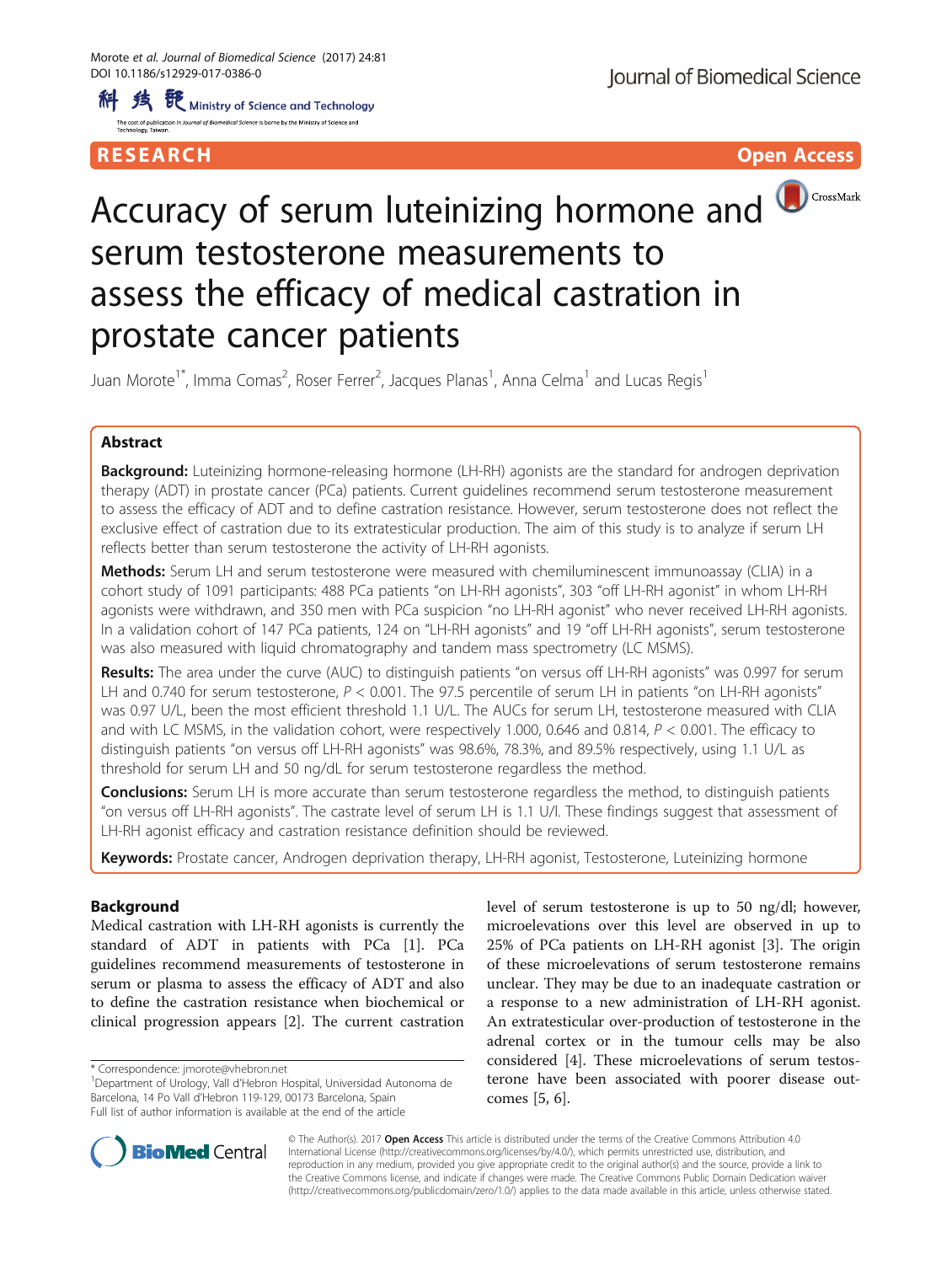The behaviour of the hypothalamic-pituitary-gonadal axis varies according to the type of castration. After surgical castration elevated levels of serum LH are present while medical castration promptly induces a severe reduction in serum LH due the complete blockade of pituitary gland receptors [[7](#page-5-0)]. After an acute LH-RH agonist administration an initial over-production of serum LH precedes the maximal blockade of pituitary LH receptors. This secondary flare of serum testosterone may induce clinical consequences avoidable with prophylactic administration of anti-androgens [\[8\]](#page-5-0). In contrast, LH-RH antagonist administration rapidly reduces serum LH and testosterone as surgical castration does [\[1](#page-5-0)]. The measurement of serum LH is sensible to assess the effect of LH-RH agonists or antagonists [\[9\]](#page-5-0).

The method to measure serum testosterone is crucial [\[10\]](#page-5-0). Nowadays chemiluminescent immunoassays (CLIAs) are worldwide used because they are sensitive, automatable, fast and cheap. However, due to their lack of accuracy and reproducibility, they are not recommended especially to measure low levels of testosterone [\[11](#page-5-0)]. The only recommended methods to measure serum testosterone are those based on previous chromatography and mass spectrometry [\[12](#page-5-0)].

Our hypothesis is that serum LH measurements are more accurate than serum testosterone to assess the activity of LH-RH agonists. The main objective of this study was to demonstrate that serum LH correlates better than serum testosterone with LH-RH agonist's activity. Secondary objectives were to define the castrate level of serum LH and to validate previous results when serum testosterone was measured with liquid chromatography and tandem mass spectrometry (LC MSMS).

# Methods

#### Design and participants

We prospectively measured serum LH and serum testosterone in 1238 men divided into a study cohort of 1091 participants and a validation cohort of 147. In the study cohort, 791 participants had histologically confirmed PCa and received LH-RH agonist. A subset of 488 patients "on LH-RH agonist" were on continuous treatment for longer than 3 month, and 303 patients "off LH-RH agonists" received LH-RH agonists for 24 to 36 months as a neoadjuvant treatment to radiotherapy. In all of these participants the activity of LH-RH agonist finished at least 1 month before the biochemical measurements. A control group of 350 men "no LH-RH agonist" with similar age was randomly selected from 864 men scheduled to prostatic biopsy due to PCa suspicion. Men of this control group never received LH-RH agonists or 5-alpha reductase inhibitors. The validation cohort, where serum testosterone was measured with CLIA and LC MSMS, included 124 PCa patients "on LH-RH agonists" and 19 "off LH-RH agonists".

# Measurements of serum LH and testosterone

Blood collection took place between 8:00 and 10:00 am, and serum was extracted from the samples. LH was measured with CLIA using the automated platform Advia-Centaur XPi® (Siemens Inc., NY). The lowest level of quantification (LLOQ) was 0.12 U/L, and according to the manufacturer the intra-assay coefficient of variation ranged between 2,3% and 3.0%, and the inter-assay coefficient of variation between 1,5% and 2.9%. Testosterone was also measured with CLIA, using the automated platform Advia-Centaur XPi® (Siemens Inc., NY). The LLOQ was 10 ng/dL, and according to the manufacturer, the intra-assay coefficient of variation ranged between 2.3% and 6.2%, and the inter-assay coefficient of variation between 2.7% and 6.9% (Manufacturer information: 10629910\_ES Rev. U, 2014–08, 1–18). Testosterone was also measured with LC MSMS in the validation cohort. An ultra highpressure liquid chromatography with the 1290 Infinity Binary LC System (Agilent Technologies, Santa, CA) was performed. The system is connected in parallel to a tandem mass spectrometry using the 6430 Series Tripe Quadruple LC/MS System (Agilent Technologies, Santa Clara, CA). The LLOQ was 2 ng/dL and thee intra-assay coefficient of variation ranged from 4% to 5% and the inter-assay coefficient of variation between 7% and 8%, at levels of ST below 50 ng/dL [[13](#page-5-0)].

## Statistic analysis

The behaviours of serum LH and serum testosterone were analysed in every group using the Shapiro test. The 2.5, 25, 50, 75, and 97.5 percentiles of serum LH and testosterone were estimated and also after their logarithmic transformation if no kurtotic distribution was observed [\[14\]](#page-5-0). Comparisons between two or more groups were carried out with the Mann Witney U test and the Kruscal-Wallis test. ROC curves were generated and areas under the curve (AUC) were calculated and compared. The castration level of serum LH was estimated from the study cohort, and sensitivity, specificity and positive and negative predictive values (PPV and NPV) were calculated. Up to 50 ng/dl was considered the castration level of serum testosterone regardless of the method used [\[2\]](#page-5-0). This analysis was carried out using the Statistical Package for the Social Sciences (SPSS), version 20.

# Results

Serum LH and serum testosterone did not follow a kurtotic distribution in any group,  $P < 0.001$ . The median age was 70 years in patients "on LH-RH agonists", 71 years in patients "off LH-RH agonists" and 70 years in men "no LH-RH agonists",  $P = 0.367$ . Statistics analysing serum LH and serum testosterone levels in the study cohort are summarized in Table [1](#page-2-0). The median serum LH was below the LLOQ in patients "on LH-RH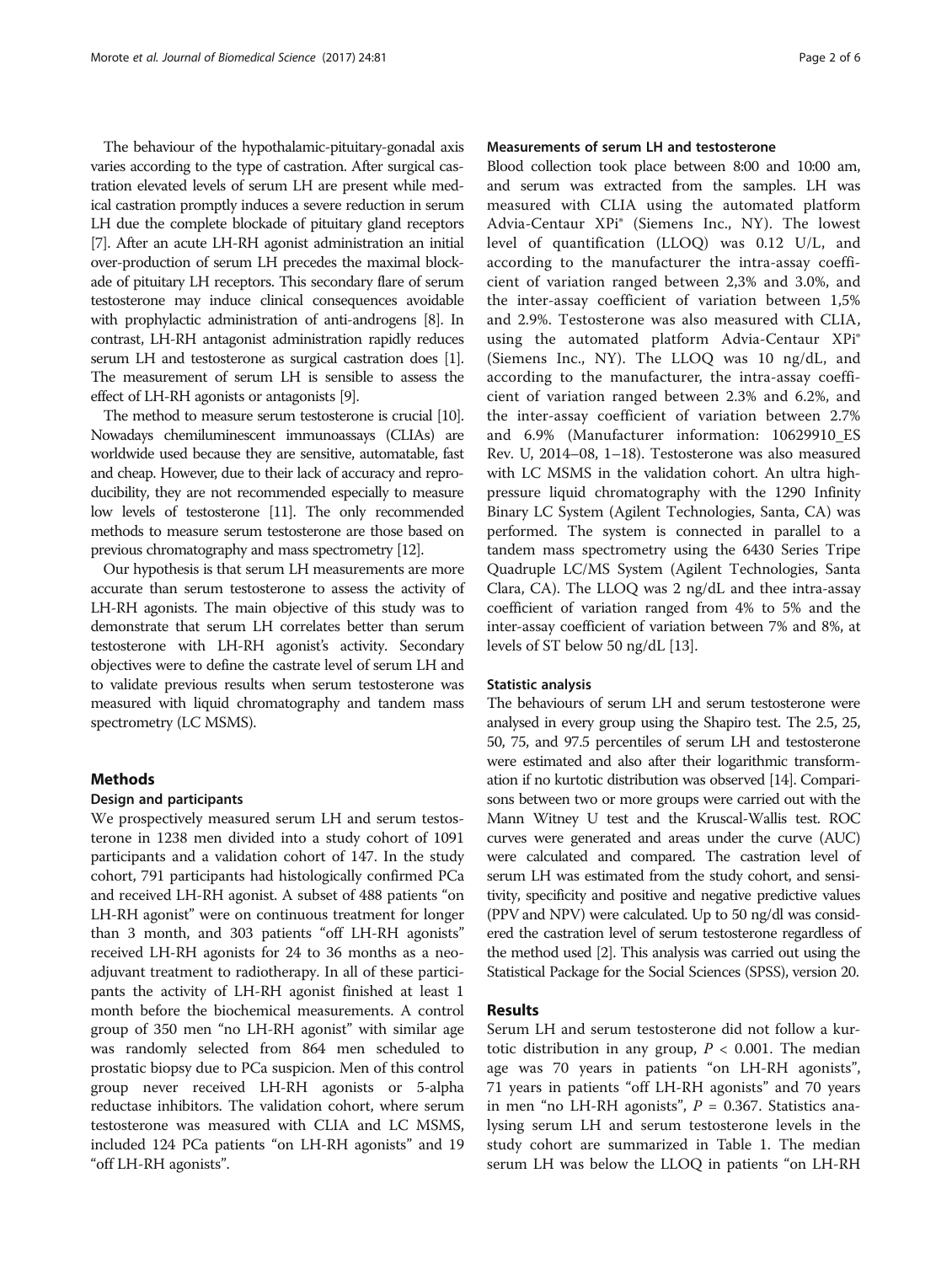| Serum LH <sup>a</sup> |               |       |        | Serum testosterone |             |       |        |
|-----------------------|---------------|-------|--------|--------------------|-------------|-------|--------|
| p 50                  | p 25-p75      | p 2.5 | p 97.5 | p 50               | p 25-p 75   | p 2.5 | p 97.5 |
| 0.12                  | $0.12 - 0.12$ | 0.12  | 0.85   | 32.7               | 23.8-44.9   | 11.6  | 78.4   |
| 8.69                  | 5.18-14.79    | 1.17  | 37.42  | 69.9               | 32.4-131.7  | 10.0  | 542.6  |
| 4.45                  | $3.11 - 4.46$ | 1.39  | 16.51  | 385.6              | 294.5-506.4 | 182.9 | 745.7  |
| 0.0001                |               |       |        | 0.0001             |             |       |        |
| 0.0001                |               |       |        | 0.0001             |             |       |        |
| 0.0001                |               |       |        | 0.0001             |             |       |        |
|                       |               |       |        |                    |             |       |        |

<span id="page-2-0"></span>Table 1 Levels of serum LH and testosterone according to LH-RH agonist activity

<sup>a</sup>Luteinizng hormone; Values of LH and testosterone expressed as percentiles

agonist". In fact, the 75th percentile was below 0.12 U/L. In contrast, the median of serum LH in the group of patients "off LH-RH agonists" was higher than the observed in men who never received an LH-RH agonist,  $P < 0.001$ . The trend for serum testosterone was somewhat different. The lowest level of testosterone was observed in patients "on LH-RH agonists". Patients "off LH-RH agonists" had a moderately high level of serum testosterone,  $P < 0.001$ , while a much higher amount was recorded in men who never received LH-RH agonist,  $P < 0.001$ .

The ROC curves of serum LH and serum testosterone to distinguish patients "on LH-RH agonist" from those "off or no LH-RH agonists" are presented in Fig. 1. The AUCs of serum LH were 0.998 and 0.997 respectively, while those of serum testosterone were 0.993 and 0.740. The efficacy of serum LH to distinguish patients "on LH-RH agonists" from those "off or no LH-RH agonists" was significantly higher than the observed for serum testosterone,  $P < 0.001$ .

The 97.5th percentile of serum LH in the subset of patients "on an LH-RH agonist" was 0.85 U/L and increased to 0.97 U/L after its logarithmic transformation. However, the most efficient threshold of serum LH to distinguish patients "on LH-RH agonists" from those "off or no LH-RH agonists" was 1.1 U/L. The efficacy parameters of 1.1 U/L of serum LH and 50 ng/dL of serum testosterone are presented in Table [2.](#page-3-0) The castrate level of serum LH distinguished 99.1% of patients while serum testosterone 75.7%. The probability to be "on LH-RH agonist" when serum LH was lower than 1.1 U/L was 99.8%, while the likelihood of being "off or no LH-RH agonists" when serum LH was higher than 1.1 U/L was 98.1%. The PPV and NPV of serum testosterone were 78.5% and 75.1%, respectively.

The ROC curves of serum LH and serum testosterone in the validation cohort are presented in Fig. [2.](#page-3-0) The AUC of serum LH was 1.000, been 0.647 when serum testosterone was measured with CLIA and 0.814 when it was measured with LC MSMS,  $P < 0.001$ .

The parameters of efficacy for 1.1 U/L of serum LH and 50 ng/dL for serum testosterone measured with CLIA and LC MSMS are presented in Table [3](#page-4-0). The efficacy rates for distinguishing patients "on versus off LH-RH agonist" were 98.6%, 78.3% and 89.5%, respectively. Serum LH PPV and NPV were 100% and 89.5% respectively. Serum testosterone PPV and NPV were 90.6% and 23.1% when it was measured with CLIA and 91.1% and 62.5% respectively when it was measured with LC MSMS.

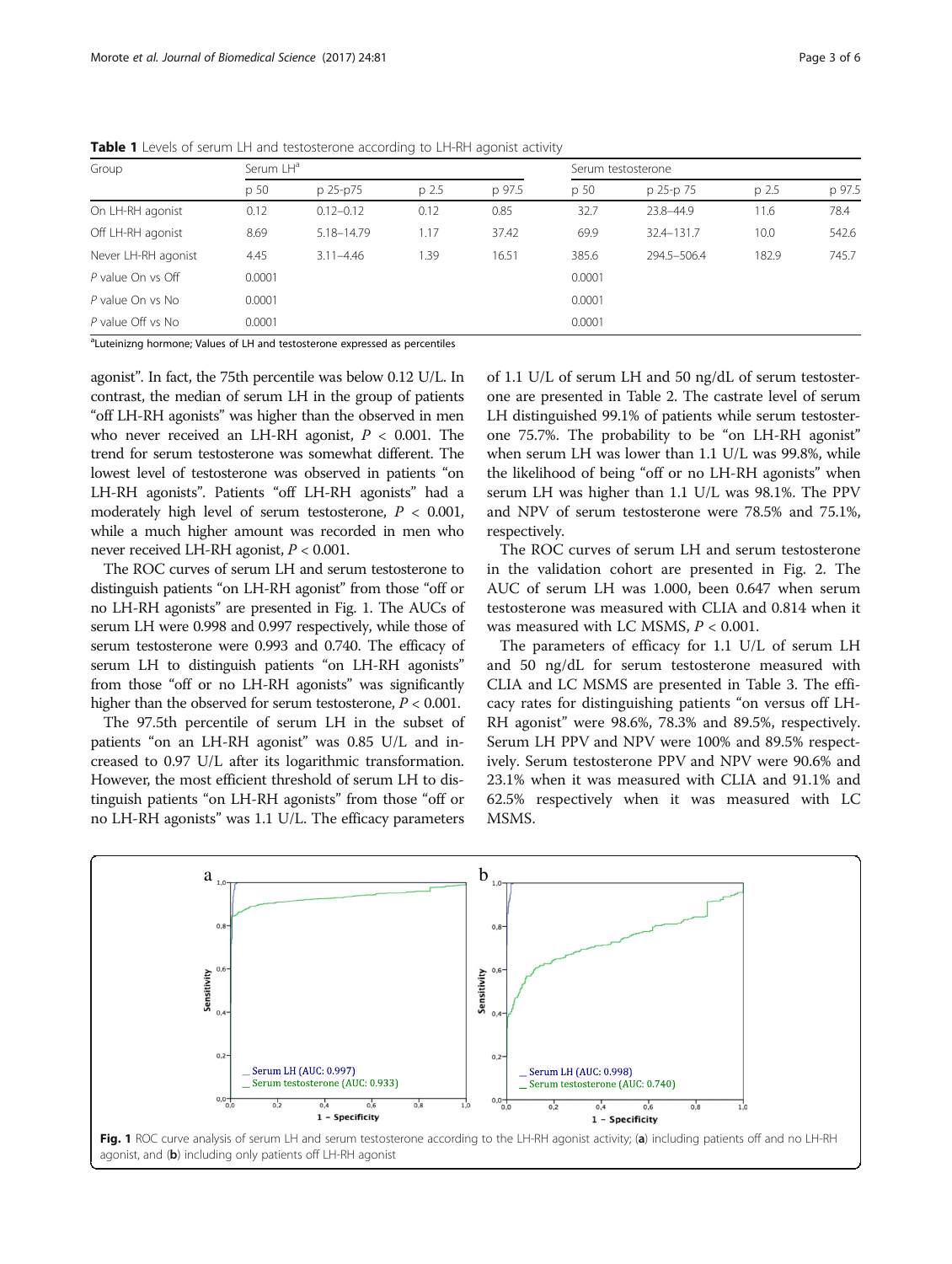<span id="page-3-0"></span>

| Table 2 Serum LH and testosterone efficacy parameters according to "on versus off LH-RH agonist" in the cohort study |  |  |
|----------------------------------------------------------------------------------------------------------------------|--|--|
|                                                                                                                      |  |  |

| Marker                | Sensitivitv    | Specificity    | Efficiency     | $PPV^d$        | $NPV^D$        |
|-----------------------|----------------|----------------|----------------|----------------|----------------|
| Serum LH <sup>c</sup> | 482/488 (98.8) | 302/303 (99.7) | 784/791 (99.1) | 482/483 (99.8) | 302/308 (98.1) |
| Serum testosterone    | 408/488 (83.6) | 191/303 (63.0) | 599/791 (75.7) | 408/520 (78.5) | 191/271 (75.7) |

<sup>a</sup>PPV Positive predictive value, <sup>b</sup>NPV Negative predictive value, <sup>c</sup>LH Luteinizing hormone

# **Discussion**

This is the first study to analyse the accuracy of serum LH and serum testosterone as markers of medical castration in patients undergoing LH-RH agonists. Our results suggest that serum LH can better distinguish patients on LH-RH agonist from those off LH-RH agonist than serum testosterone does distinguish.

Under normal conditions, between one and 2% of serum testosterone amount is synthesised in the adrenal glands [[15](#page-5-0)]. Evidence exists that testosterone may also be produced by prostate cancer cells as well [[4, 16](#page-5-0)]. Microelevations of serum testosterone in patients undergoing LH-RH agonists are therefore not always secondary to an inadequate castration [\[3](#page-5-0)].

The acute injection of an LH-RH agonist prompts the marked release of LH, whereas prolonged administration produces inhibitory effects. Repeated injections of LH-RH agonists and the use of depot preparations suppress the function of pituitary gonadotrophs and the secretion of gonadotropins [\[17](#page-5-0)]. As a consequence of this serum LH behaviour following LH-RH agonist administration, serum testosterone level increases due to a previous increase of serum LH; decreasing to castration levels usually occurs within 4 weeks after treatment [[18](#page-5-0)]. The initial rise in serum testosterone does not take place if LH-RH antagonists are administered and castration levels of serum testosterone are reached within a few hours, which is similar to what happens after surgical castration [\[19\]](#page-5-0).

The behaviour of serum testosterone and serum LH after LH-RH agonist withdrawal has also been studied. The overall impression is that serum testosterone recovery may be slow, especially following a long administration of LH-RH agonists, while serum LH quickly increases after LH-RH withdrawal, reaching levels greater than those observed before LH-RH agonist administration [\[18, 20, 21\]](#page-5-0). Serum LH measurement has been used to analyse the switch from LHRH antagonists to LH-RH agonists; it has been noted that it remains low and stable during this manoeuvre [\[22](#page-5-0), [23\]](#page-5-0).

The first objective of our study was to demonstrate that serum LH correlates better than serum testosterone with

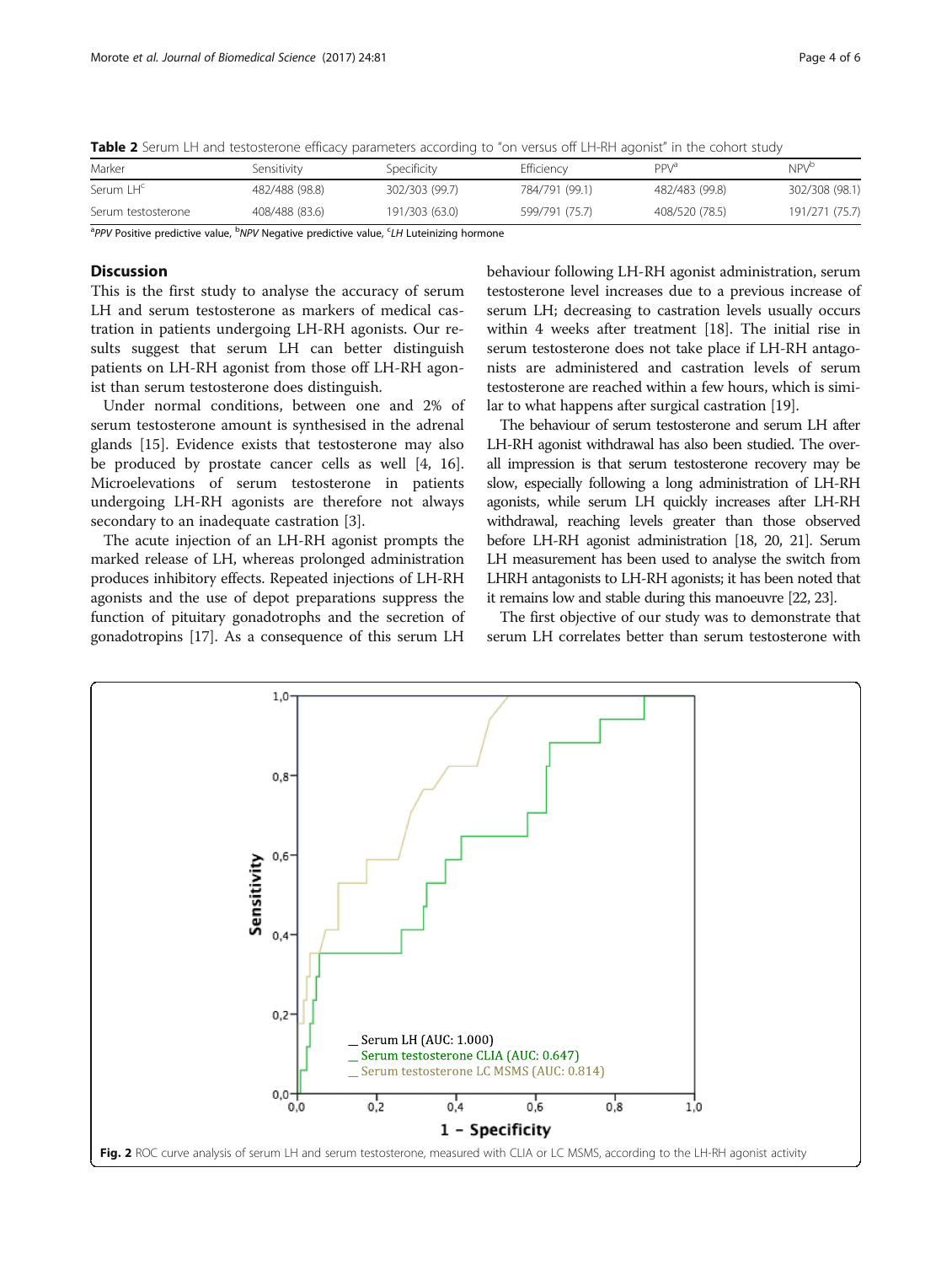| Marker                                    | Sensitivity    | Specificity | Efficiency     | PPV <sup>a</sup> | $NPV^b$      |
|-------------------------------------------|----------------|-------------|----------------|------------------|--------------|
| Serum LH <sup>c</sup>                     | 124/126 (98.4) | 17/17 (100) | 141/142(98.6)  | 124/124 (100)    | 17/17 (89.5) |
| Serum testosterone (CLIA) <sup>a</sup>    | 106/126 (84.1) | 6/17(35.3)  | 112/143 (78.3) | 106/117 (90.6)   | 6/26(23.1)   |
| Serum testosterone (LC MSMS) <sup>e</sup> | 123/126 (97.6) | 5/17(29.4)  | 128/143 (89.5) | 123/135 (91.1)   | 5/8(62.5)    |

<span id="page-4-0"></span>Table 3 Serum LH and testosterone efficacy parameters according to "on versus off LH-RH agonist" in the validation cohort

<sup>a</sup>PPV positive predictive value, <sup>b</sup>NPV negative predictive value, <sup>c</sup>LH Luteinizing hormone, <sup>d</sup>CLIA Chemiluminiscent immunoassay, <sup>e</sup>LC MSMS Liquid chromatography tandem mass espectrometry

the active treatment of LH-RH agonists. The ROC curves clearly indicate that the ability of serum LH to distinguish between patients currently on LH-RH agonists and those who are off LH-RH agonists is superior to that of serum testosterone, even when it is measured using LC MSMS. There is no information in the literature to compare our results with. In our study we confirm, though, a similar behaviour of serum testosterone when measured using CLIA as we had observed in our previous studies [\[3](#page-5-0), [24\]](#page-5-0).

Our second objective was to define the castration level of serum LH in patients undergoing LH-RH agonist, which had never been described before. We estimated this level from the 97.5 percentile of serum LH distribution in patients on LH-RH agonist, after its logarithmic transformation. The overlap of serum LH values in patients "on LH-RH" agonists and "off LH-RH" agonist was also considered. We finally established in 1.1 U/l the most efficient threshold, which was able to classify adequately the 99.1% of patients in the study cohort and the 98.6% in the validation cohort.

Finally, our tertiary objective was to validate the previous results in a validation cohort of patients in whom serum testosterone was measured simultaneously with CLIA and LC MSMS as reference method [[11](#page-5-0)]. Here, the ROC curves reproduced similar results than those observed in the study cohort. The effectiveness of serum LH to distinguish patients "on versus off" LH-RH agonists was 98.6%, which was significantly higher than the 78.3% and 89.5% observed when testosterone was measured respectively with CLIA and LC MSMS.

Our data indicated that serum LH is better marker of medical castration than serum testosterone regardless the method. A limitation of our study was the difficulty to know the exact moment when a patient loss the effect of LH-RH agonist, especially in those patients using long-depot formulations. The behaviour of serum testosterone after LH-RH agonist withdrawal is well known trough the intermittent ADT studies [\[25](#page-5-0)]; however, less is known after long periods of continuous LH-RH agonist treatment [\[21](#page-5-0)]. Moreover, there is a lack of knowledge about the exact behaviour of serum LH after LH-RH agonist withdrawal because the actual CLIAs were not always used in the past [[26\]](#page-5-0). The dynamics of serum LH after LH-RH agonist withdrawal remains unclear and should be analysed in well-designed prospective longitudinal studies.

# Conclusions

Serum LH is better marker of medical castration than serum testosterone is, regardless the method of measurement. Serum LH is able to distinguish patients "on versus off" LH-RH agonists with higher accuracy than serum testosterone does. We propose 1.1 U/l as the castrate level of serum LH, which is able to distinguish patients "on versus off" LH-RH agonist activity with an efficacy similar to 99%. Based on these findings, the assessment of LH-RH agonists efficacy and especially the definition of castration resistance should be redefined.

## Abbreviations

ADT: Androgen deprivation therapy; AUC: Area under the curve; CLIA: Chemiluminiscent immunoassay; LC MSMS: Liquid chromatography tandem mass spectrometry; LH: Luteinizing hormone; LH-RH: Luteinizing hormone releasing hormone; LLOQ: Lowest level of quantification; NPV: Negative predictive value; PCa: Prostate cancer; PPV: Positive predictive value; ROC: Receiver operating characteristic

#### Acknowledgements

Not applicable.

#### Funding

None.

# Availability of data and materials

Not applicable.

#### Authors' contributions

JM and JP conceived design and basic concepts. IC and RF performed laboratory determinations. AC, JP and LR provided patients data. JM performed statistical analysis and wrote the article. All authors read and approved the final version of the final manuscript.

#### Ethics approval and consent to participate

This study was approved by the ethical committee of Vall d'Hebron research institute, (PR/AG 048–2016). Samples were collected after obtaining informed consent from subjects and the methods were carried out in accordance with relevant guidelines and regulations.

## Consent for publication

We accept the conditions of submission and the BioMed Central Copyright and License Agreement.

#### Competing interests

The authors declare that they have no competing interests.

# Publisher's Note

Springer Nature remains neutral with regard to jurisdictional claims in published maps and institutional affiliations.

#### Author details

<sup>1</sup>Department of Urology, Vall d'Hebron Hospital, Universidad Autonoma de Barcelona, 14 Po Vall d'Hebron 119-129, 00173 Barcelona, Spain. <sup>2</sup>Department of Biochemistry, Vall d'Hebron Hospital, Universitat Autònoma de Barcelona, Barcelona, Spain.